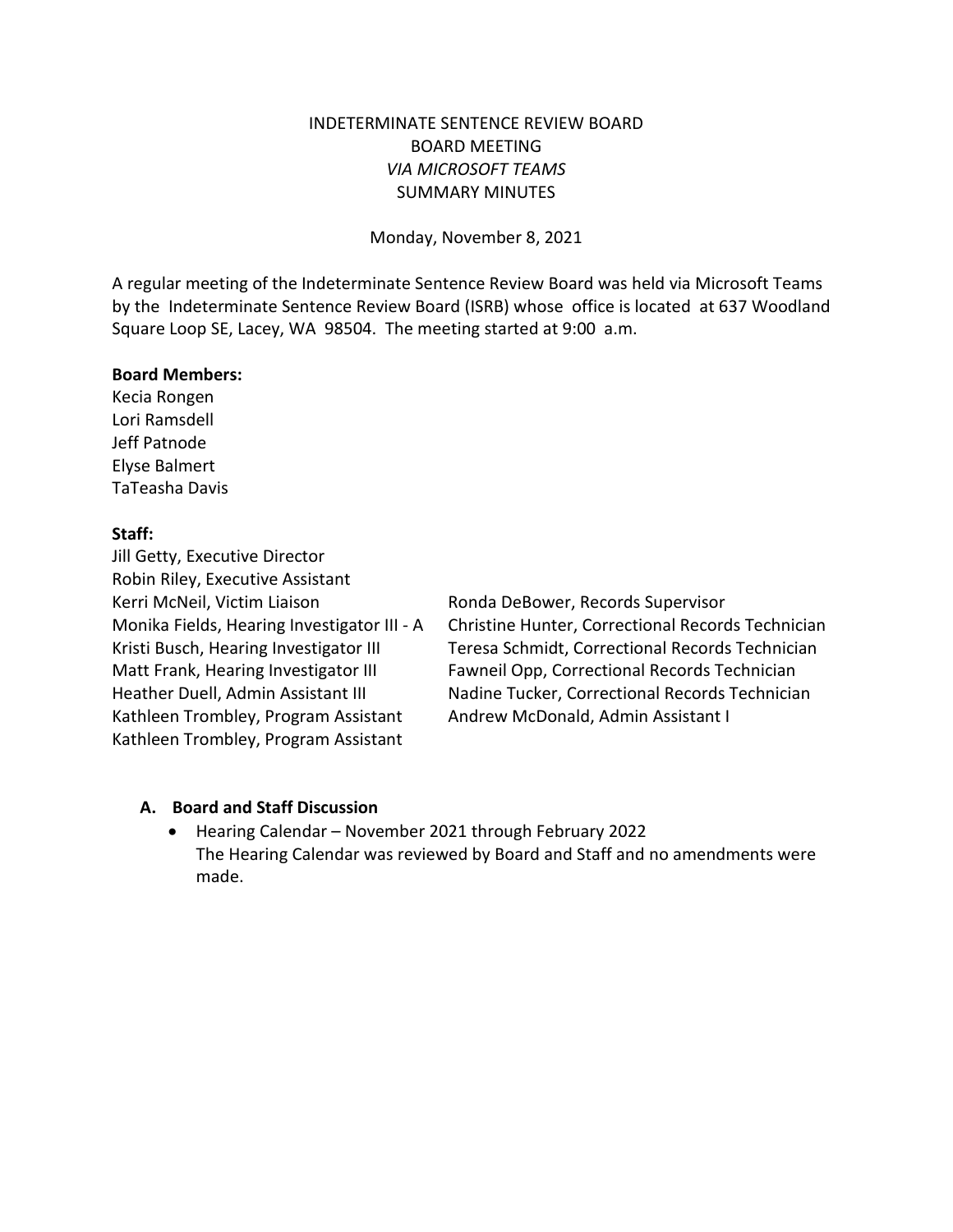# **ISRB MONTHLY DATA REPORT**

|                               |                            | $21 -$         | $21 -$         | $21 -$         | $21 -$         |
|-------------------------------|----------------------------|----------------|----------------|----------------|----------------|
|                               |                            | Jul            | Aug            | Sep            | Oct            |
|                               |                            |                |                |                |                |
| <b>RELEASE HEARINGS</b>       |                            | 40             | 20             | 38             | 41             |
|                               |                            |                |                |                |                |
| <b>VIOLATION HEARINGS IN-</b> |                            |                |                |                |                |
| <b>PERSON:</b>                |                            | 14             | 11             | 9              | 16             |
| <b>VIOLATION HEARINGS OUT</b> |                            |                |                |                |                |
| OF CUSTODY:                   |                            | 5              | $\overline{2}$ | $\overline{2}$ | $\overline{2}$ |
|                               |                            |                |                |                |                |
|                               | <b>TOTAL</b>               | 19             | 12             | 11             | 18             |
|                               |                            |                |                |                |                |
|                               | <b>REVOKED:</b>            | 10             | 8              | 3              | 8              |
|                               | <b>REINSTATED:</b>         | 6              | 3              | $\overline{7}$ | 9              |
|                               | <b>CONTINUED ON</b>        |                |                |                |                |
|                               | <b>ACTIVE STATUS:</b>      | 3              | $\mathbf{1}$   | $\mathbf{1}$   | 0              |
|                               | <b>PENDING:</b>            | 0              | 0              | 0              | $\mathbf{1}$   |
|                               | <b>OPENED AND</b>          |                |                |                |                |
|                               | <b>CONTINUED:</b>          | 0              | 0              | 0              | 0              |
|                               | <b>Sched New Hearing -</b> |                |                |                |                |
|                               | <b>New Info:</b>           | 0              | $\mathbf{0}$   | 0              | 0              |
| <b>ADMINISTRATIVE</b>         |                            |                |                |                |                |
| <b>REINSTATEMENTS:</b>        |                            | 6              | 6              | $\mathbf{1}$   | 4              |
| <b>VICTIM SURVIVOR</b>        |                            |                |                |                |                |
| <b>MEETINGS:</b>              |                            | $\overline{2}$ | 4              | 3              | 4              |
| <b>EMAILS TO</b>              |                            |                |                |                |                |
| <b>VICITMS/SURVIVORS:</b>     |                            | 25             | 6              | 19             | 19             |
| <b>LETTERS TO</b>             |                            |                |                |                |                |
| <b>VICTIMS/SURVIVORS:</b>     |                            | 128            | 95             | 94             | 138            |
| <b>Mail Return:</b>           |                            | 28             | 21             | 36             | 25             |
| <b>SUMMARIES PROVIDED</b>     |                            | 5              | 5              | $\overline{7}$ | 8              |
| <b>PRISON VISITS</b>          |                            | 0              | 0              | 0              | 0              |
|                               |                            |                |                |                |                |
| <b>ORP' APPROVED:</b>         |                            | 19             | 13             | 17             | 10             |
| <b>ORPS DENIED</b>            |                            | 4              | 4              | 9              | 0              |
| <b>ICOTS</b>                  |                            | 1              | 0              | 0              | 0              |
| <b>FINALS ISSUED:</b>         |                            | 0              | 0              | 0              | 0              |
|                               |                            |                |                |                |                |
| <b>STIPULATED AGREEMENTS:</b> |                            | 28             | 36             | 29             | 32             |
|                               |                            |                |                |                |                |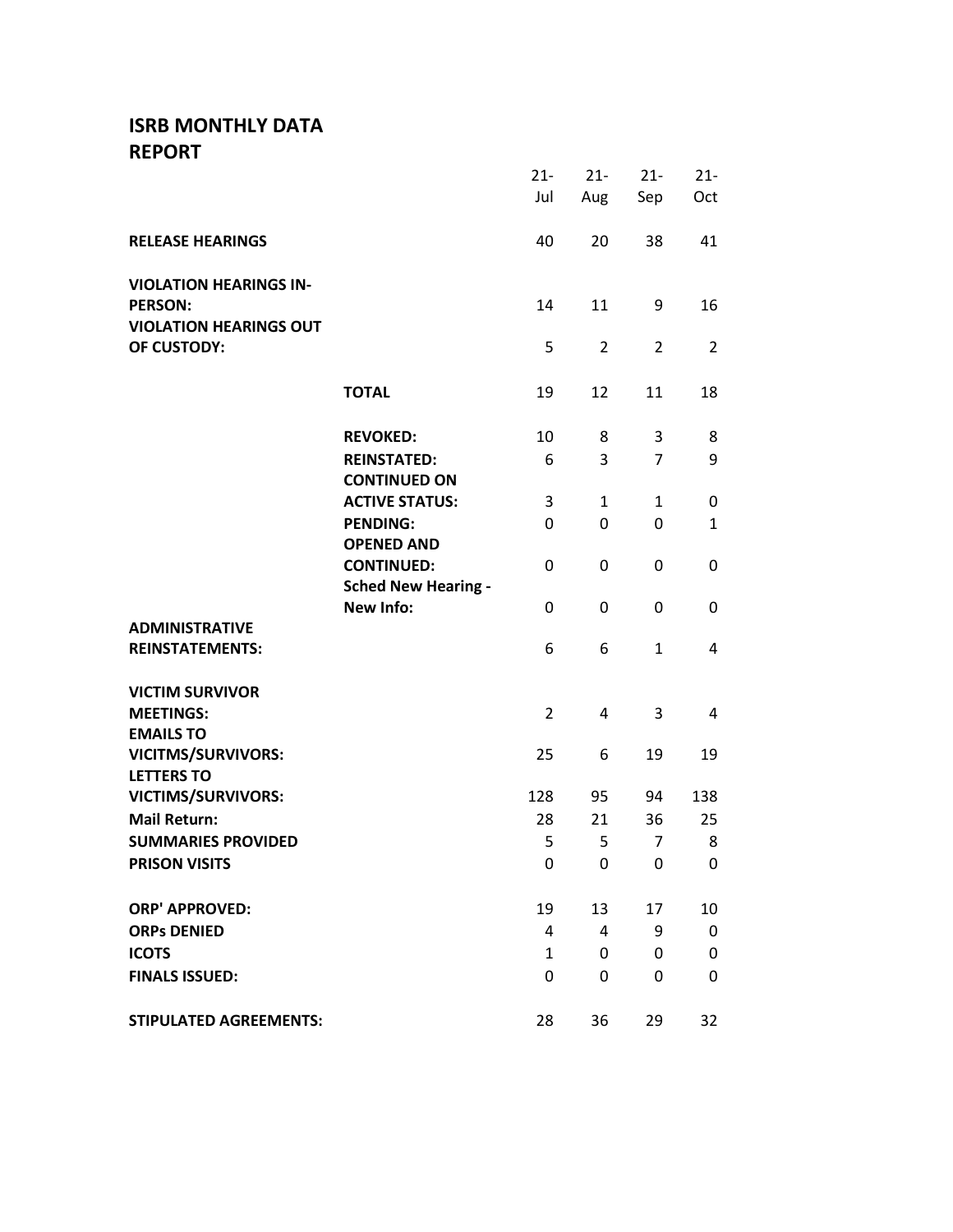## • **Decision Making with Mentally Ill Individuals**

- $\circ$  Mr. Patnode created a document which will provide a roadmap for asking the right questions in hearings for those incarcerated individuals that are mentally ill, and also for making decisions in those cases.
	- Mr. Patnode will add the JUVBRD Release Criteria to the document.
	- Ms. Riley will place the updated document in the Board Member Manual and in Shared Documents in SharePoint.
- $\circ$  Ms. Rongen talked about this challenging population, and the fact that there is sometimes a nexus between the individual's mental health diagnoses and their sex offense. If they can't complete treatment it can be problematic to find them releasable, especially if they are not stable.
- o Ms. Rongen also talked about some of these individuals not showing up to their hearings with the Board. She has been alerting Dr. Rainer and Dr. Drake if an individual does not show up to the hearing so that additional attention can be given to see if they can be encouraged to come. The Board and staff have a responsibility to alert the Department so they can work with the individual, and they don't get lost in the system.
- o Ms. Rongen asked Records to include Dr. Drake on the e-mail for the Special Offender Unit (SOU) Dockets at Monroe.
- o Ms. Busch talked about getting a mental health provider list as well for contacts at other facilities. Ms. Getty will be working on this.

## • **Administrative Decision Sheet**

Ms. Debower presented the updated Administrative Decision Sheet. The goal of the small team that worked on this form was to make sure all recommendations and decisions were relevant, update the wording, and make sure the correct Board and Staff were listed in the drop-down menu. Recommendations and Decisions were also placed in alphabetical order.

Mrs. Ramsdell-Gilkey asked that "Appeal of Conditions" be added to the drop-down menu for recommendations. This administrative action requires one Board Member signature and the person reviewing the appeal should not be the person that issued the condition.

The word "Nationwide" was also requested to be added to "Suspend and Return" to make the recommendation clearer.

The full Board came to a consensus to approve this form.

Ms. Rongen thank the team that worked on this project, which included Ronda DeBower, Teresa Schmidt, Jill Getty, and Robin Riley.

• **Holidays**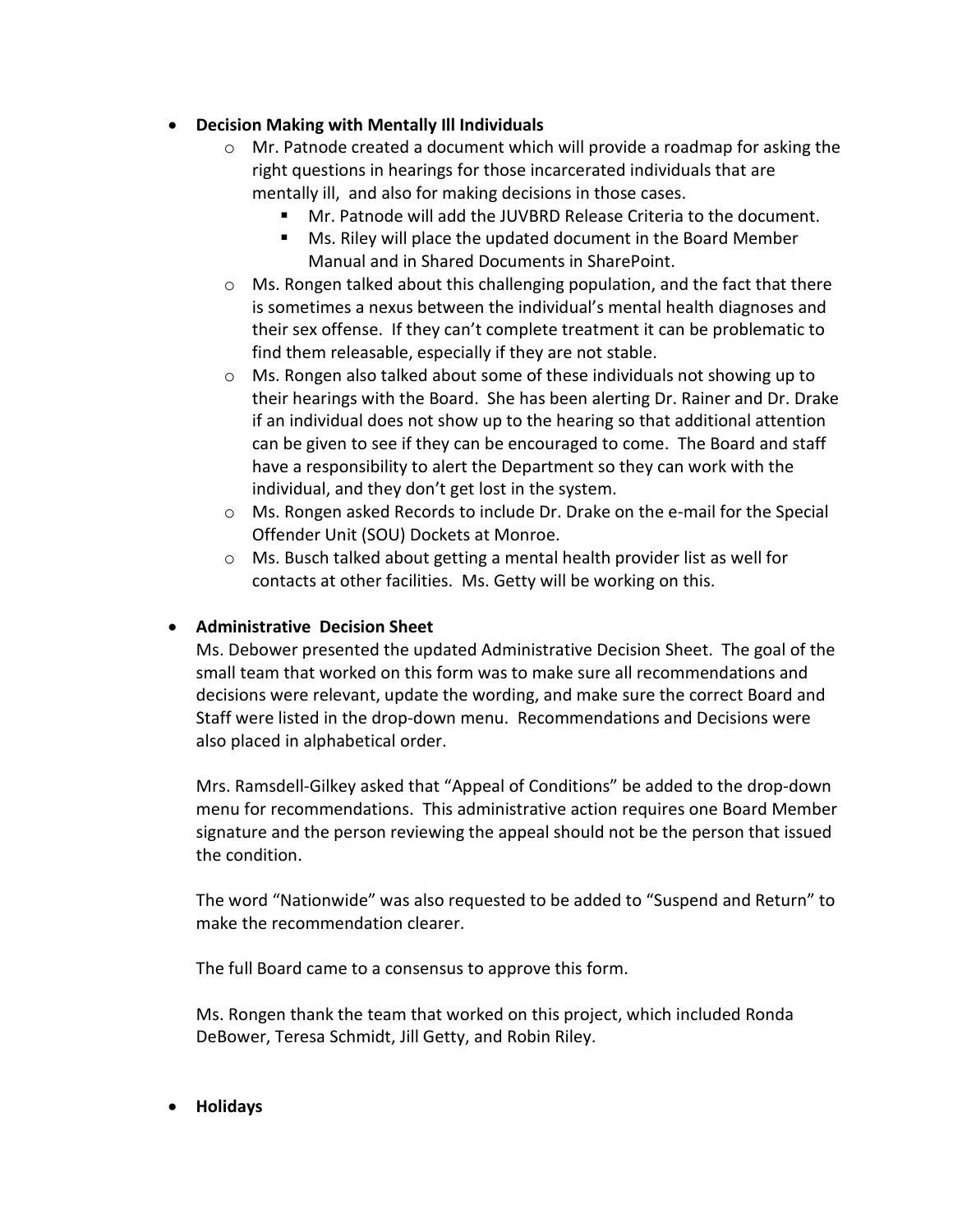- $\circ$  Ms. Riley will send out an e-mail so Board and Staff can vote on whether they want to participate in a gift exchange and if they want to have a holiday lunch in person or virtual.
- o Mayday Foundation The Board and staff has agreed to participate in holiday donations to the Mayday Foundation. Ms. Rongen will let the Foundation know we would like to participate.
- **New Business**
	- o **Gradual Re-entry Program (GRE)**  Mrs. Ramsdell-Gilkey talked about the draft policy for GRE. She wondered if anyone had reviewed the policy. Ms. Fields had input in writing the policy. The Board was included.
	- $\circ$  Ms. Rongen reported that currently the only eligible cases are those Community Custody Board (CCB) individuals coming up on their first hearing. The Board will have a hearing several months prior to their earned release date (ERD) to find them releasable. Mrs. Ramsdell-Gilkey also wanted to know when the victims would be notified, and they will be notified when the early hearing is scheduled.
	- o The Department of Corrections (DOC) is taking a careful approach with sex offenders with regards to the GRE. Ms. Rongen would like to start an internal work group to include herself, Ms. Getty, Ms. Fields, and Ms. DeBower. They will also work with the Sex Offender Treatment and Assessment Program (SOTAP) to determine if eligible individuals are amenable to treatment.
- **Check ins with Board and Staff**

### **II. Chair's Report**

- There are two birthdays this month to celebrate .
- Ms. Rongen also recognized Ms. Busch for her work on a case and making sure the needs of the community and the individual on supervision were met.

### **III. Board Member Reports -** None

.

**IV. Board Meeting Minutes –** Ms. Rongen asked if there were any corrections or amendments to the minutes dated October 11, 2021 and October 25, 2021. Hearing none, the minutes are approved as written.

### **F. Closed Session**

- Cases
- Court Decisions